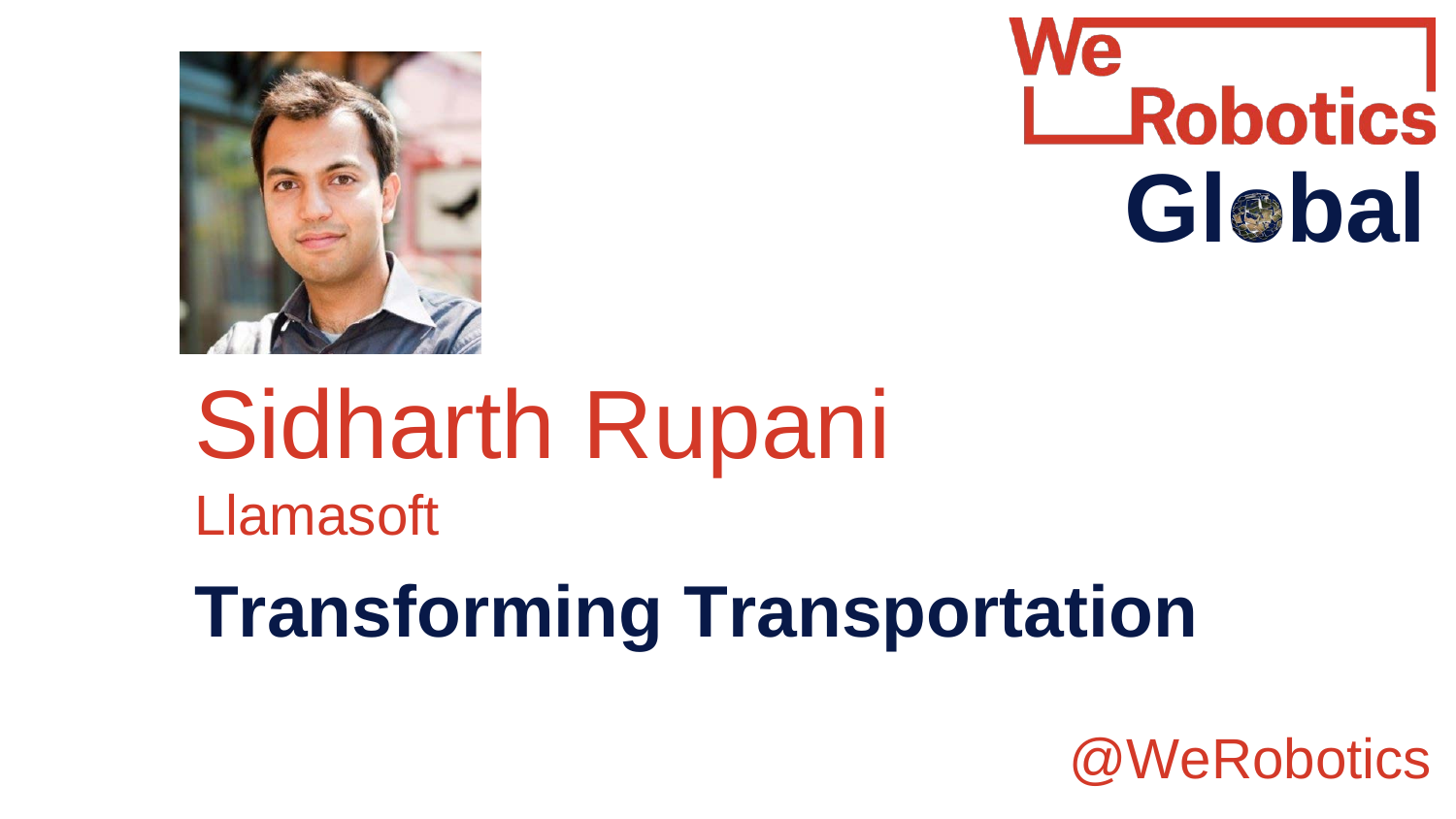## LLamasoft Supply Chain By Design

### **Data for tracking performance of UAVs in SC June 2, 2017**

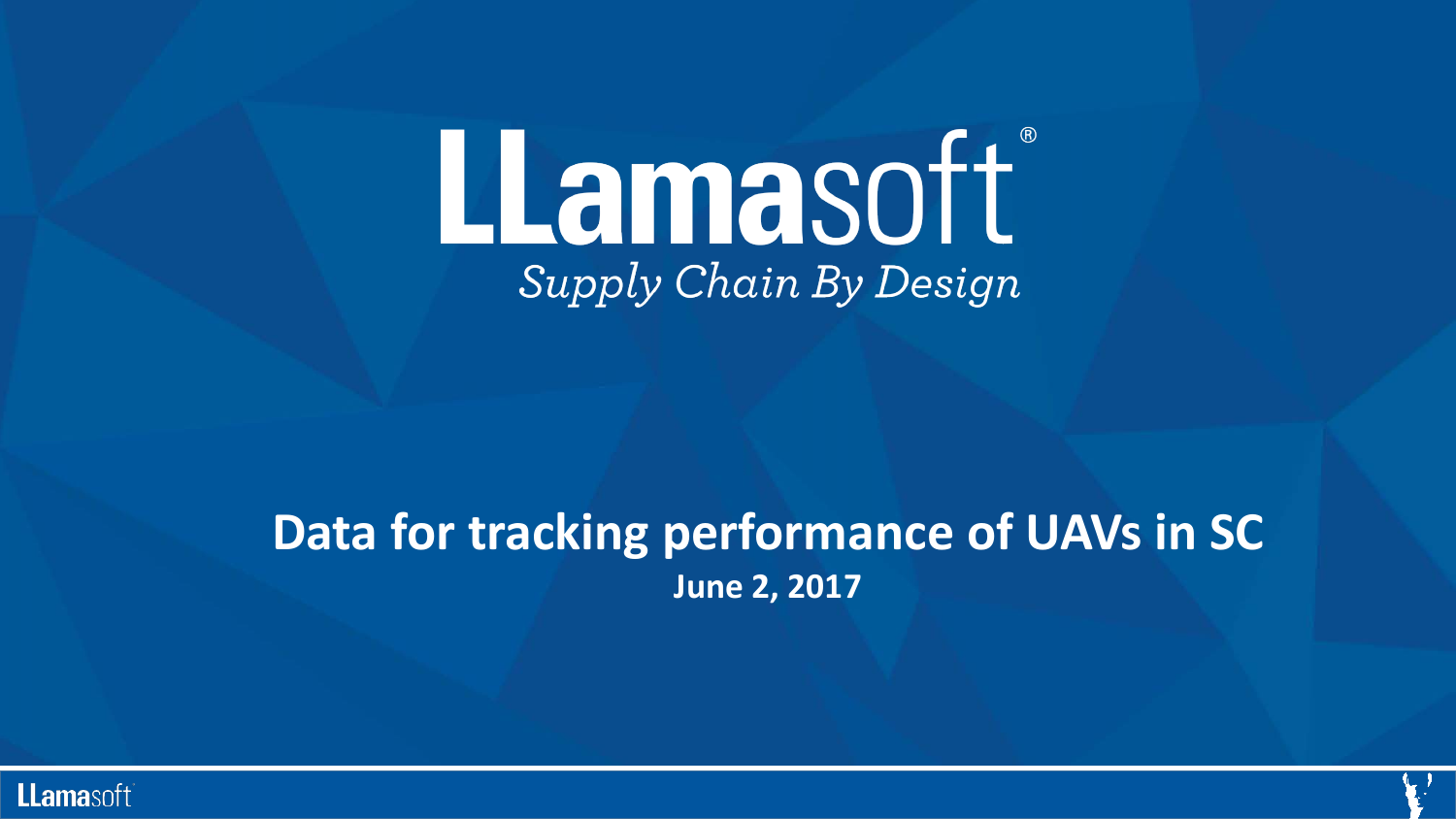

 $\equiv$  browse all sections

#### home y tech

#### **Uber**

#### Uber is '5,000 times worse than Google's Waymo at self-driving cars'

Statistics show minicab firm is worst of six major self-driving car companies, with human intervention required at one-mile intervals during testing



**O** This article is 1 month old

 $\frac{6}{541}$ 

**Alex Hern** 

alexhern

Tuesday 4 April 2017 11.30 BST

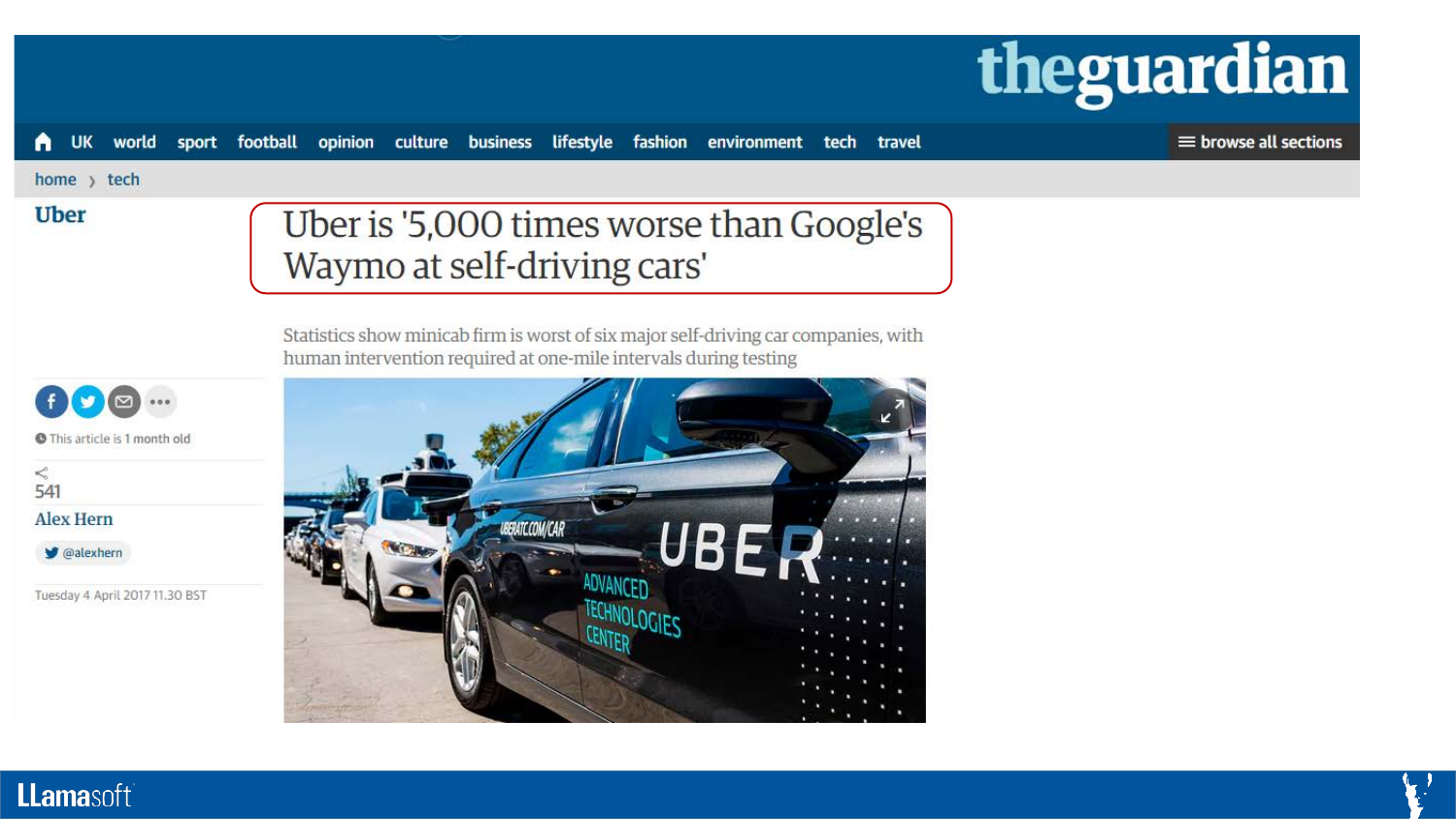#### Miles Driven Per Disengagement 2016



Llamasoft<sup>®</sup>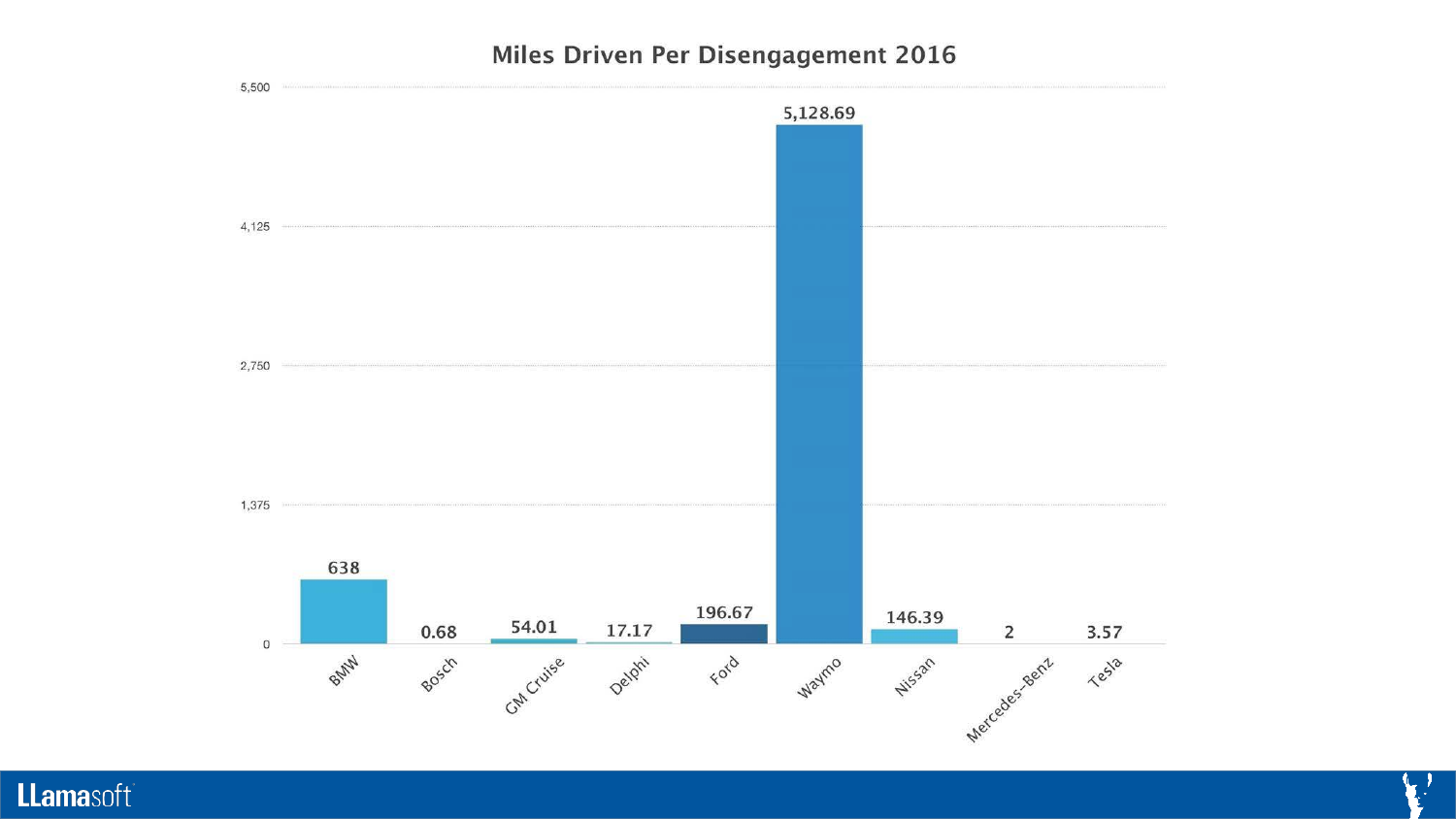

#### Autonomous Vehicle Disengagement Reports 2016

### Section 227.46 of Article 3.7 (Autonomous Vehicles) of Title 13 , Division 1, Chapter 1, California Code of Regulations

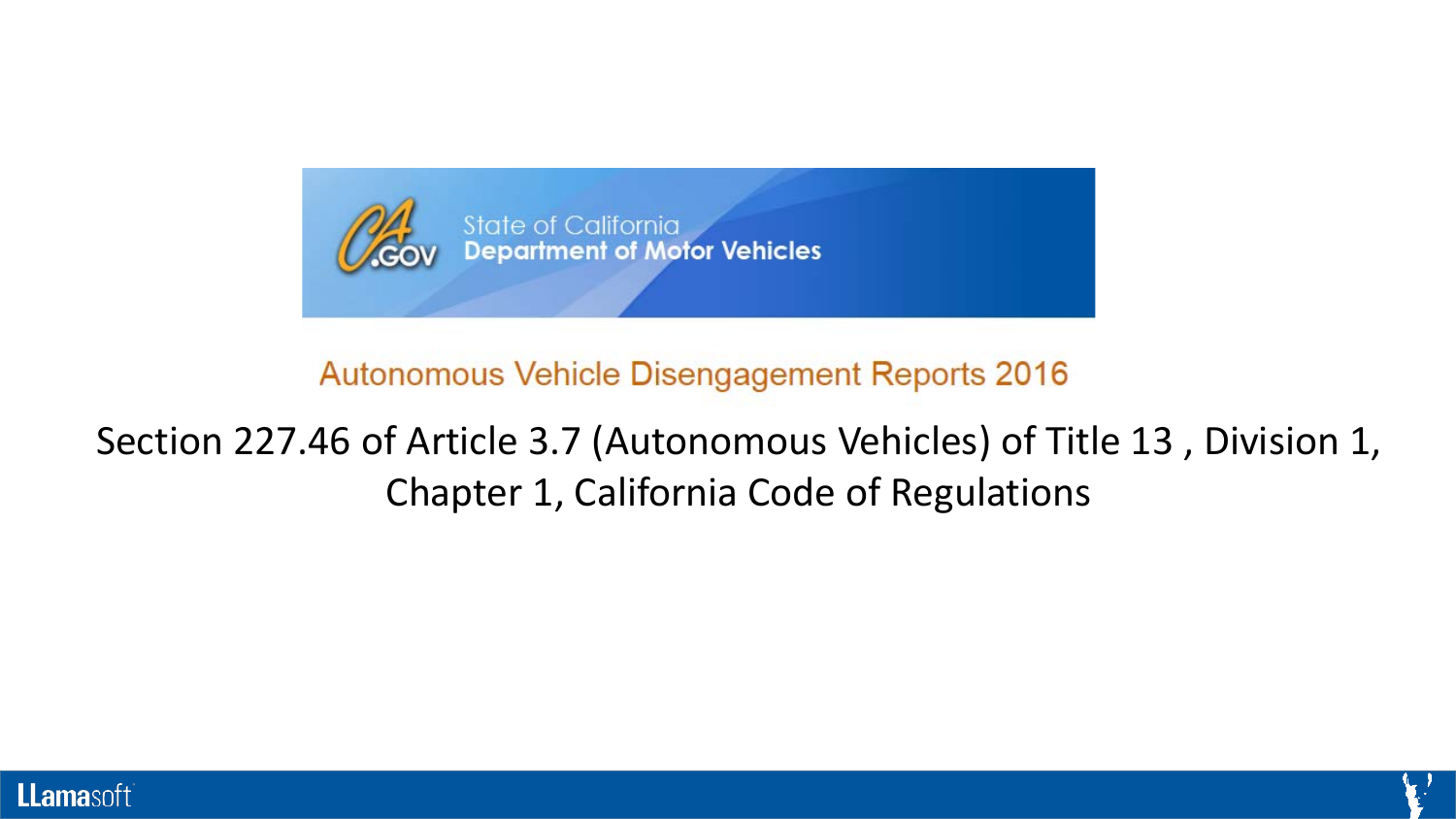…**caveat** on the California DMV data

"they all submit it in different ways.

There are also **different types of disengagement** such as when the car is going to hit something (critical) or when the safety driver feels uncomfortable (ordinary).

Furthermore, companies **test their cars in different conditions** meaning that the data can really only be used as indication.

However, the contrasts are so stark that we think that meaningful conclusions can be drawn about how advanced the autonomous driving solutions from different players really are."

In an emailed response provided…by Uber, the company emphasized that "each company measuring disengagements defines their interventions differently, so they **do not make for an accurate apples-toapples comparison."**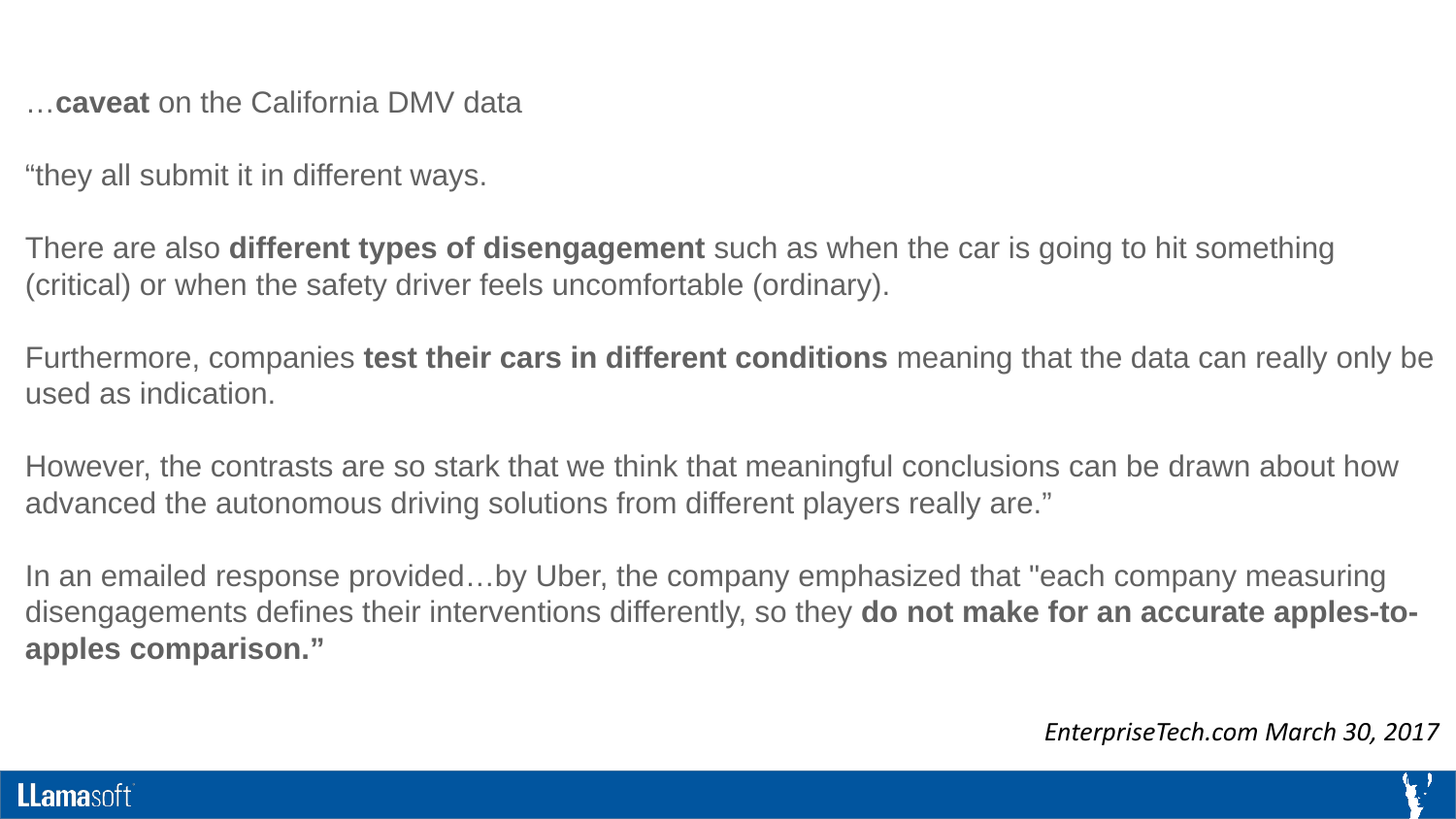#### Table of Miles:

|                                                                                                 | Month    | Autonomous miles | Disengagements |
|-------------------------------------------------------------------------------------------------|----------|------------------|----------------|
|                                                                                                 | Jul 2015 | 0                | 0              |
|                                                                                                 | Aug 2015 | 0                | 0              |
| Company                                                                                         | Sep 2015 | 0                | 0              |
|                                                                                                 | Nov 2015 | 0                | $\mathbf 0$    |
| BMW of North America, LLC                                                                       | Dec 2015 | 0                | $\mathbf{O}$   |
| <b>BMW Group Company</b><br><b>Mailing address</b><br>PO Box 1227<br>Westwood, NJ<br>07675-1227 | Jan 2016 | 0                | 0              |
|                                                                                                 | Feb 2016 | 0                | $\mathbf 0$    |
|                                                                                                 | Mar 2016 | 62               | $\mathbf 0$    |
| Office address<br>200 Chestnut Ridge Road                                                       | Apr 2016 | 576              |                |
| Building 150<br>Woodcliff Lake, NJ                                                              | May 2016 | 0                | 0              |
| 07677                                                                                           | Jun 2016 | 0                | 0              |
| Telephone<br>(201) 307-4000                                                                     | Jul 2016 | $\mathbf{0}$     | 0              |
| Fax<br>(201) 571-5479                                                                           | Aug 2016 | 0                | 0              |
| Website                                                                                         | Sep 2016 | 0                | 0              |
| bmwusa.com                                                                                      | Oct 2016 | 0                | 0              |
|                                                                                                 | Nov 2016 | 0                | 0              |
|                                                                                                 | Total    | 638              | 1              |

#### Llamasoft<sup>®</sup>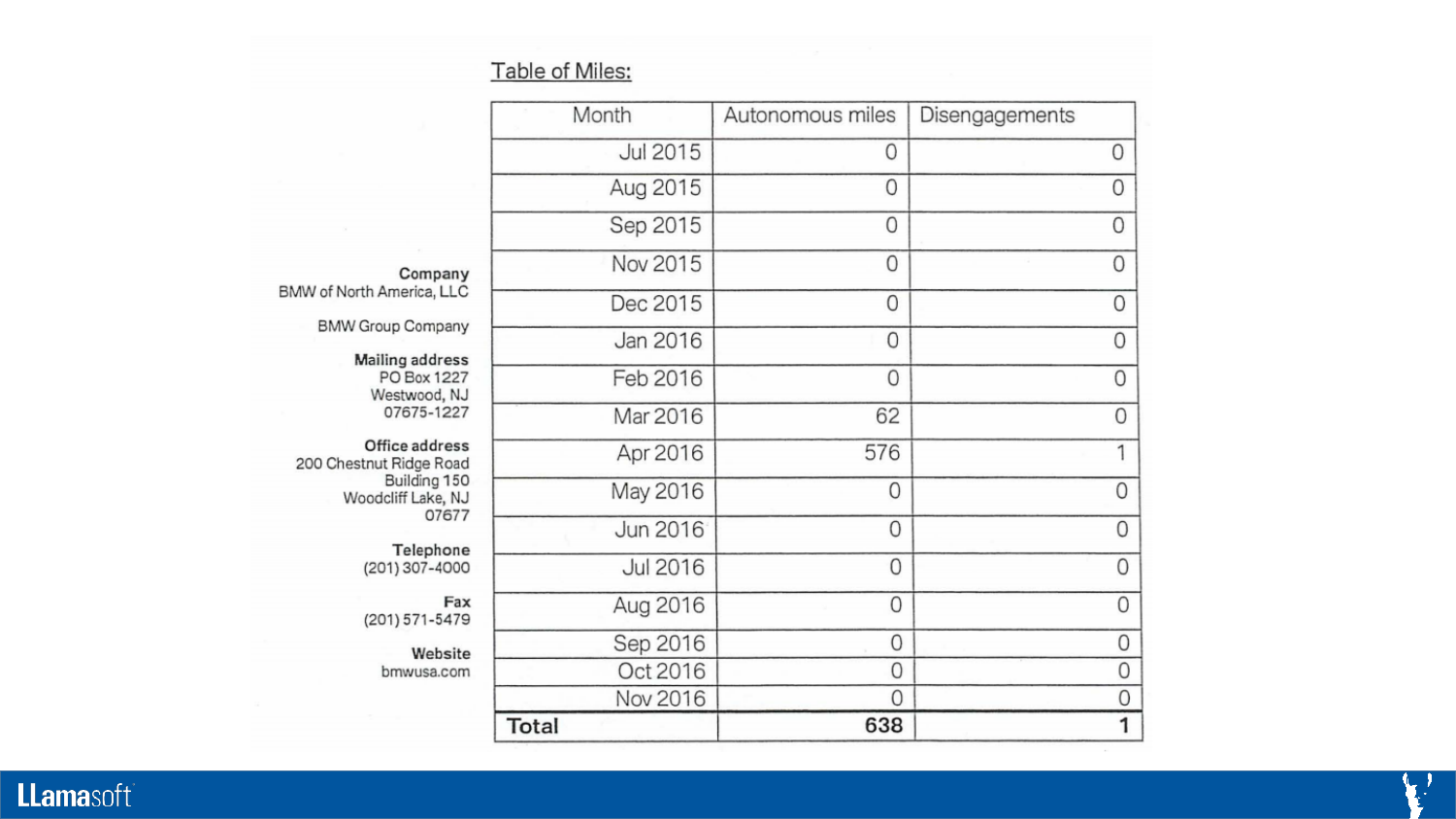#### Appendix A Summary of Each Reportable Disengagement

| Date     | Location | Type                     | Time to<br>manual        | Cause                                                                        |
|----------|----------|--------------------------|--------------------------|------------------------------------------------------------------------------|
| Dec 2015 | Street   | <b>Failure Detection</b> | 0.1s                     | Disengage for a software discrepancy                                         |
| Dec 2015 | Street   | Safe Operation           | $\blacksquare$           | Disengage for weather conditions during testing                              |
| Jan 2016 | Street   | Safe Operation           | ۳                        | Disengage for incorrect behavior prediction of<br>other traffic participants |
| Jan 2016 | Street   | Safe Operation           | $\blacksquare$           | Disengage for unwanted maneuver of the vehicle                               |
| Jan 2016 | Street   | Safe Operation           | $\overline{\phantom{a}}$ | Disengage for unwanted maneuver of the vehicle                               |
| Jan 2016 | Street   | Safe Operation           | $\frac{1}{2}$            | Disengage for a perception discrepancy                                       |
| Jan 2016 | Street   | Safe Operation           | ٠                        | Disengage for a perception discrepancy                                       |
| Jan 2016 | Street   | Safe Operation           | ۰                        | Disengage for a perception discrepancy                                       |
| Feb 2016 | Street   | Safe Operation           | $\blacksquare$           | Disengage for unwanted maneuver of the vehicle                               |
| Feb 2016 | Street   | Safe Operation           | $\rightarrow$            | Disengage for a recklessly behaving road user                                |
| Feb 2016 | Street   | Safe Operation           | ÷.                       | Disengage for unwanted maneuver of the vehicle                               |
| Feb 2016 | Street   | Safe Operation           | $\overline{\phantom{a}}$ | Disengage for a perception discrepancy                                       |
| Feb 2016 | Street   | Safe Operation           | ۰                        | Disengage for unwanted maneuver of the vehicle                               |
| Feb 2016 | Highway  | Safe Operation           | $\equiv$                 | Disengage for unwanted maneuver of the vehicle                               |
| Feb 2016 | Street   | Safe Operation           | ÷                        | Disengage for a software discrepancy                                         |
| Mar 2016 | Street   | Safe Operation           | ÷.                       | Disengage for a perception discrepancy                                       |
| Mar 2016 | Street   | Safe Operation           | ×                        | Disengage for emergency vehicle during testing                               |
| Mar 2016 | Street   | Safe Operation           | $\overline{a}$           | Disengage for emergency vehicle during testing                               |
| Mar 2016 | Street   | <b>Failure Detection</b> | 1.7s                     | Disengage for a software discrepancy                                         |
| Mar 2016 | Street   | <b>Failure Detection</b> | 1.3s                     | Disengage for a software discrepancy                                         |
| Mar 2016 | Street   | <b>Failure Detection</b> | 1.0s                     | Disengage for a software discrepancy                                         |

Llamasoft<sup>®</sup>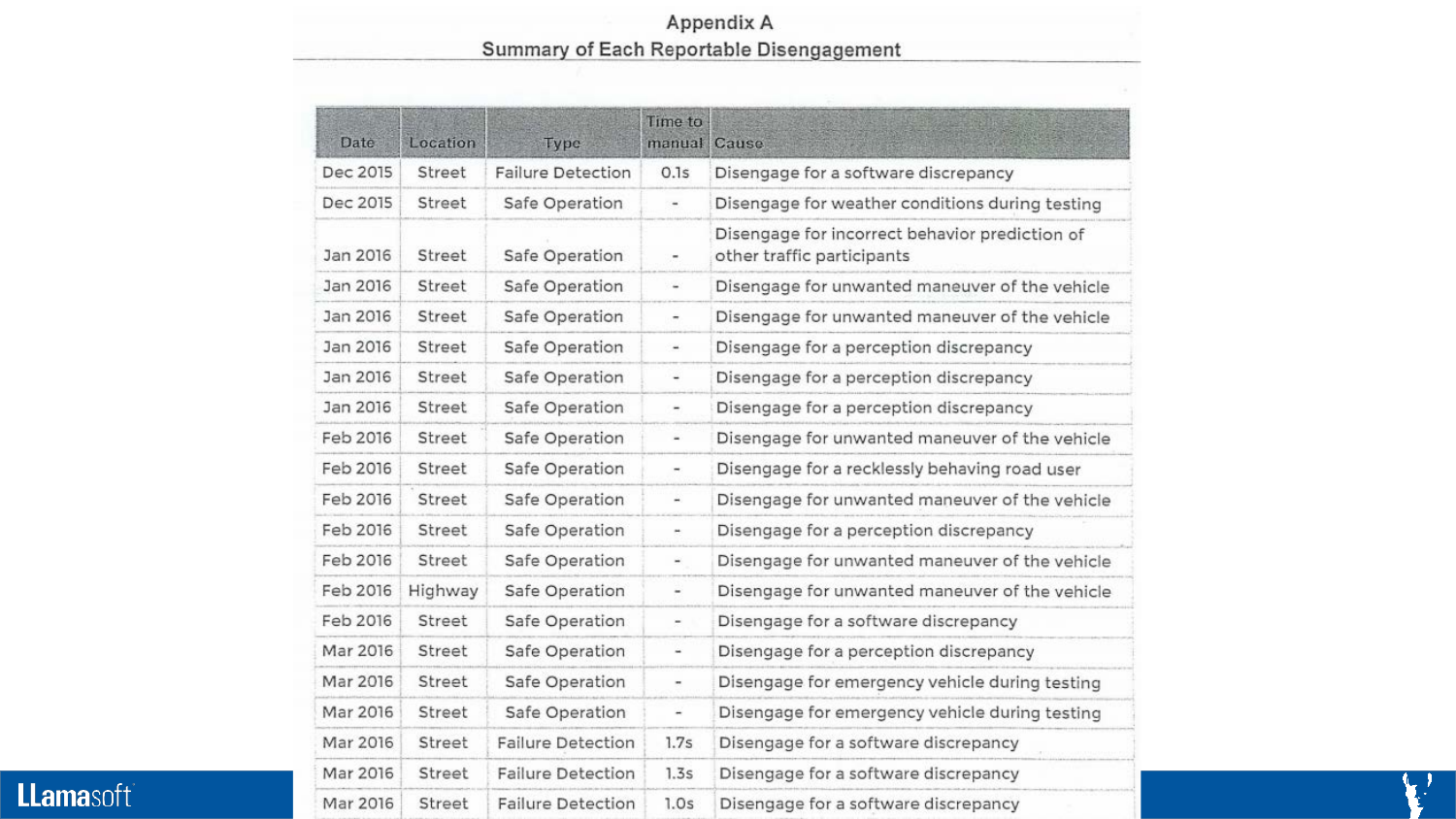#### Using average figures –

#### Comparing land transport options with UAVs on a Cost per ton-km basis

Logarithmic - Cost per ton-km by Mode (Air and Land in Public Health)



Source: Public data estimates and LLamasoft projects across Africa